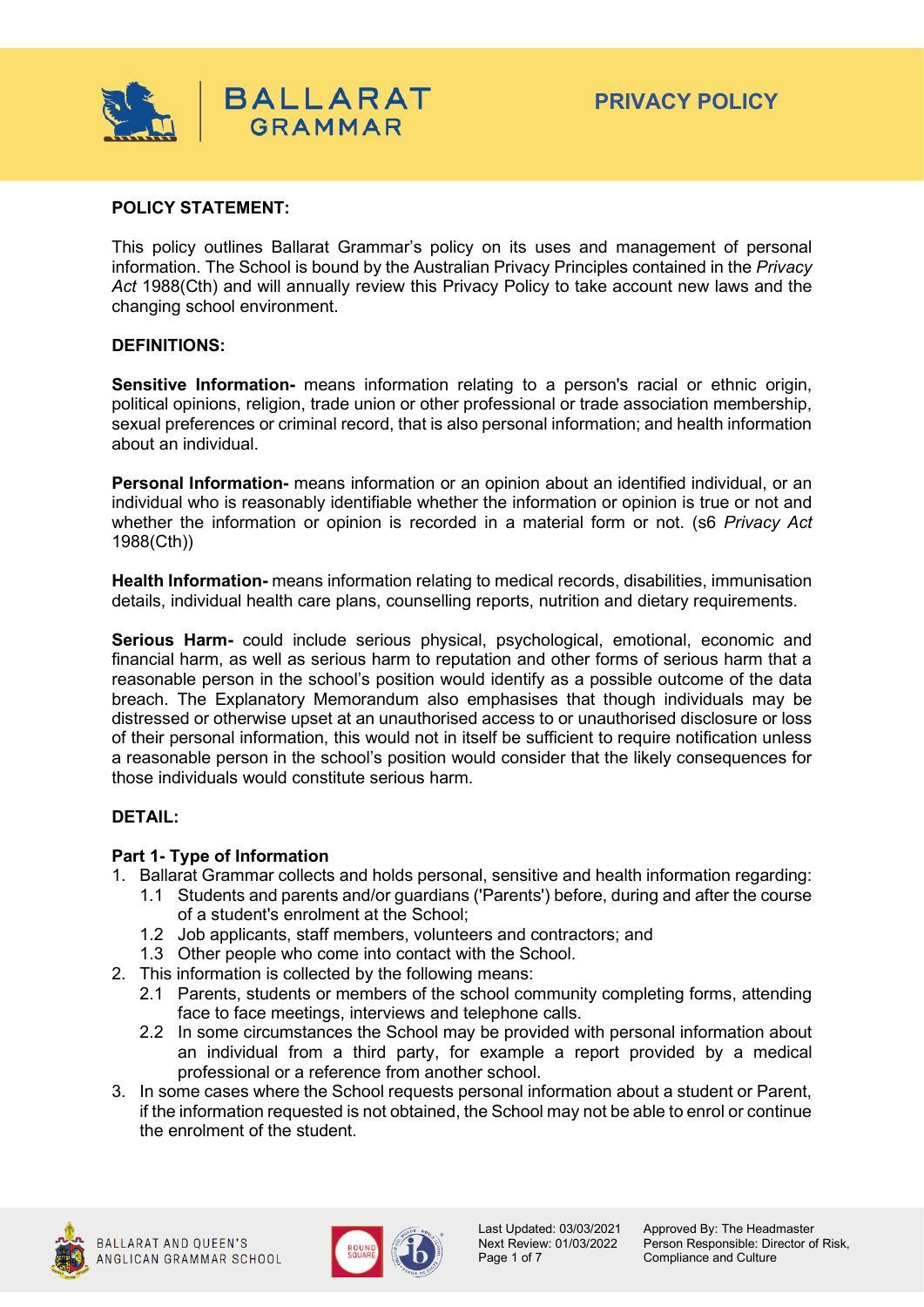

*Please note: Under the Privacy Act 1988(Cth) the Australian Privacy Principles do not apply to an employee record. As a result, this Privacy Policy does not apply to the School's treatment of an employee record, where the treatment is directly related to a current or former employment relationship between the School and an employee.* 

# **Part 2- Use of Information**

- 1. The School will use personal, sensitive and health information it collects from you for the primary purpose of collection, and for other related secondary purposes which might reasonably be expected, or to which you have consented.
- 2. The purpose in which the School may collect personal, sensitive and/or health information include but are not limited to:
	- 2.1 Enabling the School to provide ongoing education and pastoral care for students
		- 2.2 Fulfilling our legal obligations regarding our duty of care and child protection obligations;
		- 2.3 Keeping Parents informed about matters related to their child's schooling, through correspondence, newsletters and magazines;
		- 2.4 Day-to-day administration;
		- 2.5 Marketing, promotional and fundraising activities;
		- 2.6 Supporting the activities of school associations such as Old Grammarians;
		- 2.7 Supporting community-based causes and activities in connection with the School's functions or activities;
		- 2.8 Assisting the School improve its daily operations;
		- 2.9 School administration including insurance purposes;
		- 2.10 Looking after students' educational, social and medical well-being; and
		- 2.11 Seeking donations and marketing for the School.
- 3. The School may collect personal information regarding job applicants, staff members and contractor for the primary purpose of assessing and (if successful) to engage the applicant, staff member or contractor, as the case may be. This personal information may be used for the following purposes:
	- 3.1 In administering the individual's employment or contract, as the case may be;
	- 3.2 For insurance purposes;
	- 3.3 Seeking funds and marketing for the School;
	- 3.4 To satisfy the School's legal obligations, for example, in relation to child protection legislation.
- 4. The School may also collect personal information regarding direct or indirect volunteers who assist the School in its functions or conduct associated activities, to enable the School and the volunteers to work together and maintain its commitment to a child safe environment.

## **Part 3- Disclosure of Personal Information**

- 1. The School may disclose personal information, including sensitive information, held about an individual to:
	- 1.1 Another school;
	- 1.2 Government departments;
	- 1.3 Medical practitioners;
	- 1.4 People providing services to the School, including specialist visiting teachers and sports coaches;
	- 1.5 Recipients of School publications, like newsletters and magazines;
	- 1.6 Parents; and
	- 1.7 Anyone to whom you authorise the School to disclose information.





Last Updated: 03/03/2021 Approved By: The Headmaster<br>Next Review: 01/03/2022 Person Responsible: Director o Next Review: 01/03/2022 Person Responsible: Director of Risk,<br>Page 2 of 7 Compliance and Culture Compliance and Culture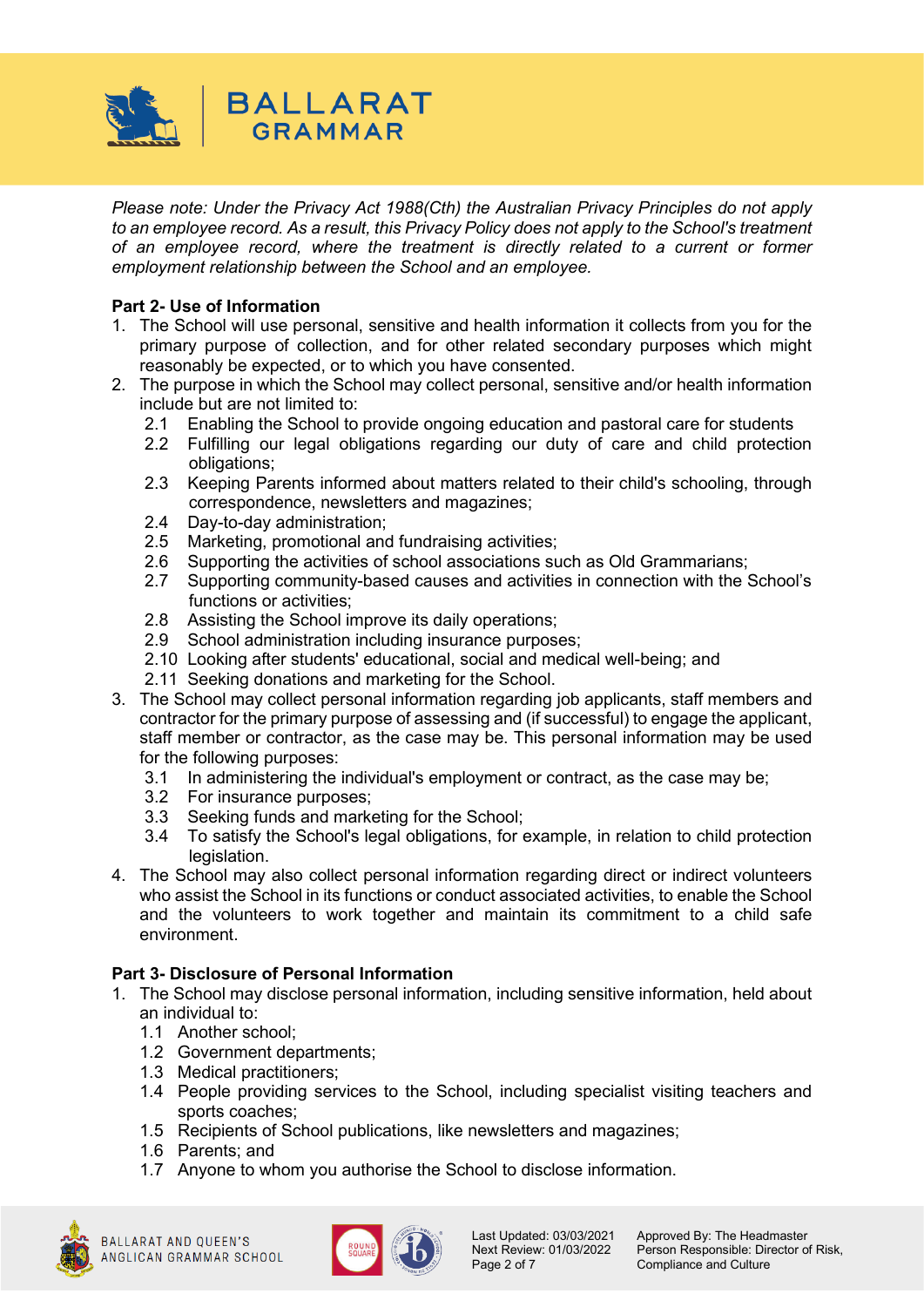

## **Part 4- Sensitive Information**

1. Sensitive information will be used and disclosed only for the purpose for which it was provided or a directly related secondary purpose, unless you agree otherwise, or the use or disclosure of the sensitive information is allowed by law.

#### **Part 5- Management and security of personal information**

- 1. The School's staff are required to respect the confidentiality of students' and Parents' personal information and the privacy of individuals.
- 2. The School has in place steps to protect the personal information the School holds from misuse, loss, unauthorised access, modification or disclosure, by various methods including locked storage of paper records, campus security and password access to computerised records.
- 3. If you would like further information about the way the School manages the personal information it holds, please contact the Headmaster's Personal Assistant.

#### **Part 6- Requesting Personal Information**

- 1. Under the Privacy Act 1988(Cth), an individual has the right to obtain access to personal information which the School holds about them and to advise the School of any perceived inaccuracy. There are some exceptions to this right set out in the Act.
- 2. Students will generally have access to their personal information through their Parents, but older students may seek access themselves.
- 3. To make a request to access any information the School holds about you or your child, please contact the Headmaster's Personal Assistant in writing.
- 4. The School may require you to verify your identity and specify what information you require. The School may charge a fee to cover the cost of verifying your application and locating, retrieving, reviewing and copying any material requested. If the information sought is extensive, the School will advise the likely cost in advance.

#### **Part 7- Right of Access**

- 1. Generally, the School will refer matters relating to the personal information of a student to the student's Parents.
- 2. The School will treat consent given by Parents as consent given on behalf of the student and notice to Parents will act as notice given to the student.
- 3. Parents may seek access to personal information held by the School about them or their child by contacting the Headmaster's Personal Assistant. However, there will be occasions when access is denied. Such occasions would include where release of the information would have an unreasonable impact on the privacy of others, or where the release may result in a breach of the School's duty of care to the student.
- 4. The School may, at its discretion, on the request of a student grant that student access to information held by the School about them or allow a student to give or withhold consent to the use of their personal information, independently of their Parents. This would normally be done only when the maturity of the student and/or the student's personal circumstances so warranted.

#### **Part 8- Privacy Breaches**

1. Commencing 22 February 2018, changes to the *Privacy Act* 1988(Cth) make it compulsory for schools to notify specific types of data breaches (Notifiable Data Breaches or NDBs), to individuals affected by the breach, and to the Office of the Australian Information Commissioner (OAIC). A data breach occurs where "personal information held by an





Last Updated: 03/03/2021 Approved By: The Headmaster<br>Next Review: 01/03/2022 Person Responsible: Director o Next Review: 01/03/2022 Person Responsible: Director of Risk,<br>Page 3 of 7 Compliance and Culture Compliance and Culture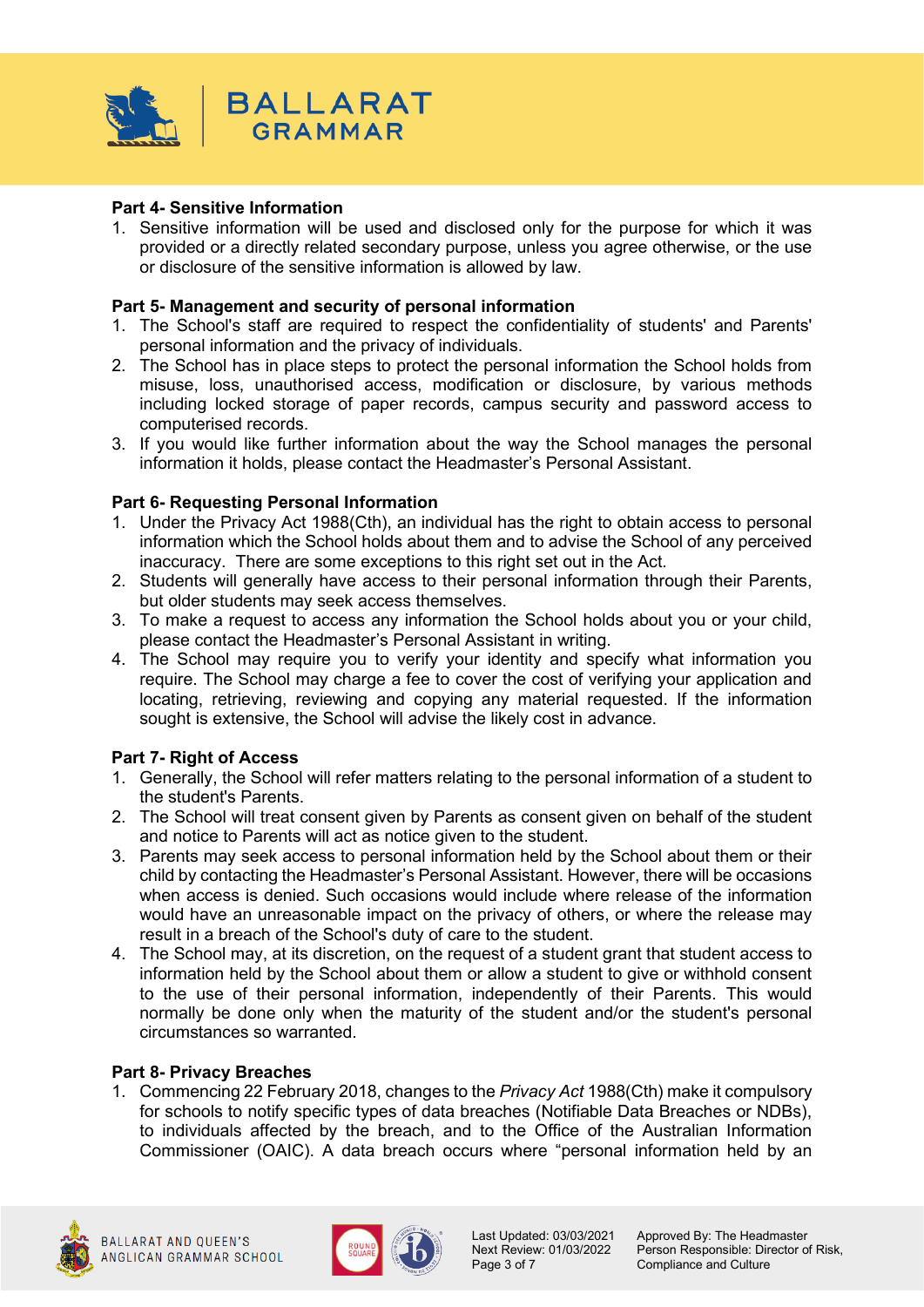

agency or organisation is lost or subjected to unauthorised access, modification, disclosure, or other misuse or interference."

- 2. This requirement applies to all non-government schools, unless they have a revenue of less than \$3 million and they do not provide a health service.
- 3. Not all data breaches will be NDBs. A NDB is defined as a data breach that is likely to result in serious harm to any of the individuals to whom the information relates. Serious harm could include serious physical, psychological, emotional, economic and financial harm, as well as serious harm to reputation.
- 4. Not all instances of unauthorised access or use of personal information will come under the mandatory reporting regime. The Privacy Act refers to an "eligible data breach", while the OAIC uses the term NDB on its website.
- 5. Under the Act a data breach must be notified where:
	- 5.1 There is unauthorised access to, or unauthorised disclosure of, personal information; and
	- 5.2 A reasonable person would conclude that the access or disclosure would be likely to result in serious harm to any of the individuals to whom the personal information relates. Or
	- 5.3 Personal information is lost in circumstances where:
		- 5.3.1 Unauthorised access to, or unauthorised disclosure of, the information is likely to occur; and
		- 5.3.2 Assuming that unauthorised access to, or unauthorised disclosure of, the information were to occur, a reasonable person would conclude that the access or disclosure would be likely to result in serious harm to any of the individuals to whom the information relates.

*Examples of a data breach which may meet the definition of an eligible data breach include when: a device containing a member of the school community's personal information is lost or stolen e.g. a laptop; a database containing personal information is hacked; or personal information is mistakenly provided to the wrong person.* 

#### **Part 9- Notifiable Data Breach Procedure**

- 1. Where an eligible data breach is suspected or believed to have occurred the School:
	- 1.1 Carries out a risk assessment in the event that an eligible data breach is suspected which involves;
		- 1.1.1 Assessing whether there are reasonable grounds to believe that the relevant circumstances amount to an eligible data breach. This must be as prompt and efficient as practicable in the circumstances; and
		- 1.1.2 Taking all reasonable steps to ensure that the assessment is completed within 30 days after becoming aware of the breach.

The School may undertake a risk assessment where an individual has made a complaint in relation to the security of personal information and the school suspects that an eligible data breach may have occurred, but further information is required to ensure the criteria of an eligible data breach is met. If the risk assessment reveals that an eligible data breach has occurred, the school then follows the notification requirements under the Act and notifies both the OAIC and if practicable, the individual/s affected.

- 1.2 Prepares a statement of prescribed information regarding an eligible data breach that is believed to have occurred;
	- 1.2.1 The statement includes the following:





Last Updated: 03/03/2021 Approved By: The Headmaster<br>Next Review: 01/03/2022 Person Responsible: Director o Next Review: 01/03/2022 Person Responsible: Director of Risk,<br>Page 4 of 7 Compliance and Culture Compliance and Culture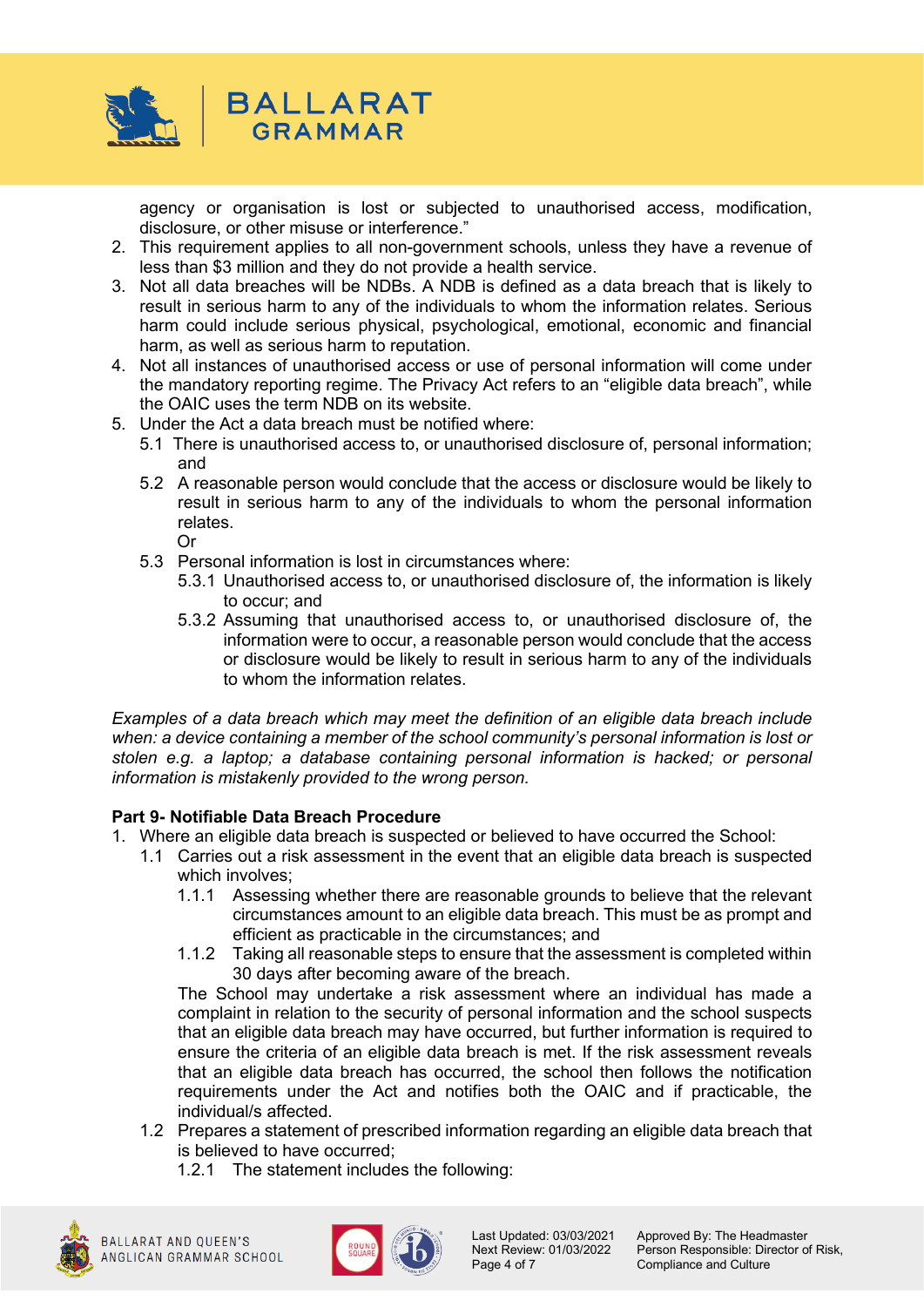

- 1.2.1.1 The identity and contact details of the School;
- 1.2.1.2 A description of the eligible data breach that the School has reasonable grounds to believe has happened;
- 1.2.1.3 The kind(s) of information concerned; and
- 1.2.1.4 Recommendations about the steps that individuals should take in response to the eligible data breach that the School has reasonable grounds to believe has happened.
- 1.2.2 If the School believes that another entity regulated by the Act is involved in the eligible data breach, the Statement must include information about the other entity or entities.
- 1.3 Submits the statement to the OAIC as soon as practical after the School becomes aware of the eligible data breach; and
- 1.4 Takes all reasonable steps to contact all affected individuals or those individuals at risk of being affected directly or indirectly by publishing information about the eligible data breach on publicly accessible forums.
	- 1.4.1 The reasonable steps will involve considerations regarding time, effort or cost of notification.
	- 1.4.2 The School will publish a statement on its website.

## **Part 10- Complaints handling and Australian Privacy Principles (APP) breaches**

- 1. The APPs require the School to take such steps as are reasonable in the circumstances to implement practices, procedures and systems relating to the School's functions or activities that will enable it to deal with enquiries or complaints about its compliance with the APPs.
- 2. Any complaints received will be dealt with in accordance with the School's Handling of Complaints Policy.
- 3. If the complainant does not believe the complaint was adequately dealt with by the School, that person may make a further complaint to the Privacy Commissioner and seek advice regarding any such complaint from the Privacy Hotline on 1300 363 992. Once referred to the Privacy Commissioner the complaint will be dealt with by way of conciliation or by means as deemed appropriate by the Privacy Commissioner.

#### **Part 11- Legal Proceedings**

- 1. Ballarat Grammar recognises that it is an offence to destroy or interfere with any document that is reasonably likely to be required in evidence in a legal proceeding.
- 2. As 'reasonably likely' is not a defined expression, the School acknowledges that each category needs to be individually assessed.

#### **Part 12- General**

- 1. The School endeavours to ensure that the personal information it holds is accurate, complete and up-to-date. A person may seek to update their personal information held by the School by contacting the Headmaster's Personal Assistant of the School at any time.
- 2. The Australian Privacy Principles require the School not to store personal information longer than necessary.
- 3. Any complaints in relation to the School's privacy management will be handled as per the School's Complaints Policy.
- 4. In relation to consent and young people the School follows the guidance from the Association of Independent Schools, as outlined in Annexure 'A'.





Last Updated: 03/03/2021 Approved By: The Headmaster<br>Next Review: 01/03/2022 Person Responsible: Director o Next Review: 01/03/2022 Person Responsible: Director of Risk,<br>Page 5 of 7 Compliance and Culture Compliance and Culture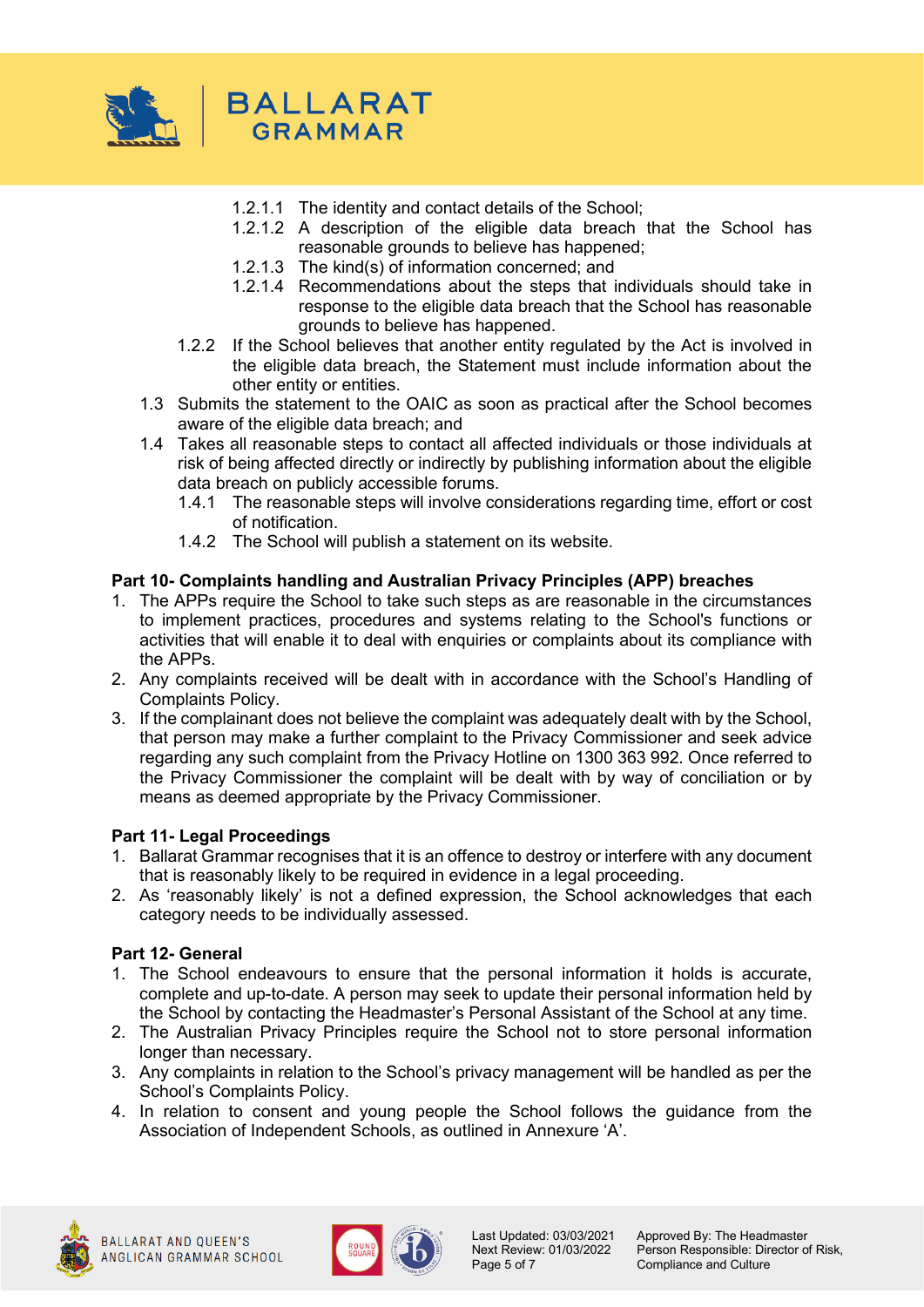

#### **Annexure 'A'**

#### **Consent and Young People** *(specific guidance from the Association of Independent Schools)*

The Privacy Act does not distinguish between adults and children and thus clearly envisages that young people are to be afforded rights in respect of their privacy. However, the APPs do not differentiate between children of different ages and thus it is difficult to determine when it is appropriate to seek consent from students.

In relation to consent and young people, the APP Guidelines provide as follows:

The Privacy Act does not specify an age after which individuals can make their own privacy decisions. An APP entity will need to determine on a case-by-case basis whether an individual under the age of 18 has the capacity to consent.

As a general principle, an individual under the age of 18 has capacity to consent when they have sufficient understanding and maturity to understand what is being proposed. In some circumstances, it may be appropriate for a parent or guardian to consent on behalf of a young person, for example, if the child is young or lacks the maturity or understanding to do so themselves.

If it is not practicable or reasonable for an APP entity to assess the capacity of individuals under the age of 18 on a case-by-case basis, the entity may presume that an individual aged 15 or over has capacity to consent, unless there is something to suggest otherwise. An individual aged under 15 is presumed not to have capacity to consent.

The Australian Law Reform Commission (ALRC) also considered the issue of consents by children and young people and recommended that the Privacy Act should be amended to provide that where an assessment of capacity to provide consent 'is not reasonable or practicable' an individual of the age of 15 or over should be capable of giving consent and a person under that age should be presumed not to be capable of giving consent.

The ALRC also noted that people with parental responsibility had some authority to make decisions on behalf of their children who lacked capacity if it was part of a duty to provide for their welfare but did not suggest that such authority extended to all situations.

In approaching the issue of privacy for Schools it is important to remember that the underlying arrangement between the School and parents is contractual. Parents are engaging the School to provide schooling for their child on the terms agreed by the parties. The School's authority over the child derives from the contract with the parents and its duties at law.

A parent is recognised by the common law as having the right to make decisions concerning the child's education and to bring up their child in the religion of their choice. In all States and Territories the age of majority is 18 years. For these reasons, one approach would be for the School to adopt the view that in many circumstances, the contract with the parents will govern their relationship with the child in relation to privacy, and thus consents given by parents will act as consents given on behalf of the child and notice to parents will act as a notice given to the child.





Last Updated: 03/03/2021 Approved By: The Headmaster<br>Next Review: 01/03/2022 Person Responsible: Director o Next Review: 01/03/2022 Person Responsible: Director of Risk,<br>Page 6 of 7 Compliance and Culture Compliance and Culture